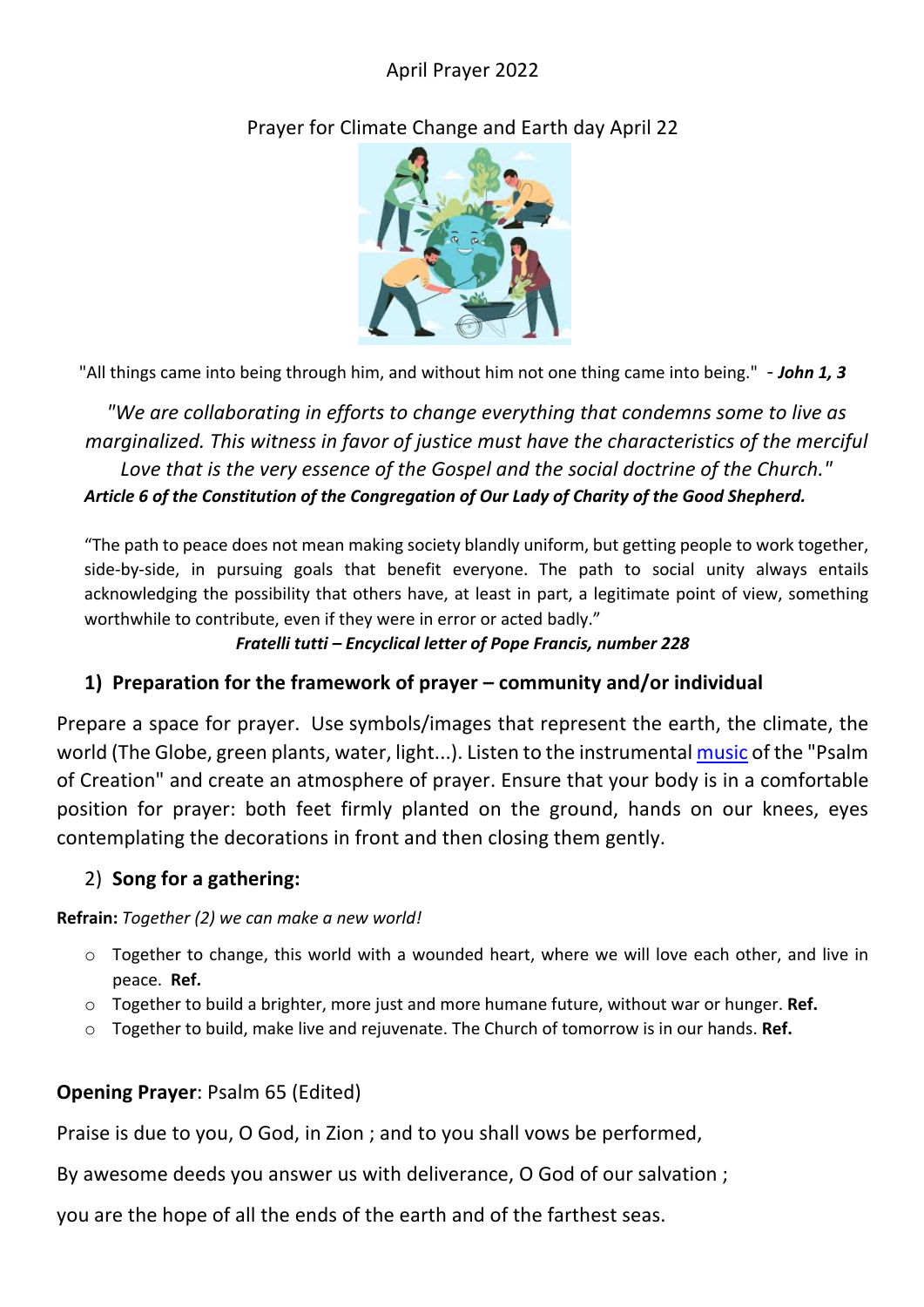By your strength you established the mountains; you are girded with might.

You silence the roaring of the seas, the roaring of their waves, the tumult of the peoples.

Those who live at earth's farthest bounds are awed by your signs;

you make the gateways of the morning and the evening shout for joy.

The pastures of the wilderness overflow, the hills gird themselves with joy, the meadows clothe themselves with flocks, the valleys deck themselves with grain, they shout and sing together for joy.



*What is my personal/community commitment to fight against the devastating effects of the destruction of the planet caused by greed and apathy? (silence)* 

### **Reading: Isaiah 45:18–19**

## **Reflection and free sharing:**

*"Humanity is waging war on nature. It's suicidal," UN Secretary-General António Guterres* said *in a speech at Columbia University in New York, USA. "Let's be clear: human activities are at the root of our descent into chaos."* So, in the face of the challenges of our world today, we all have a responsibility to take part in its building. Let us take this commitment into our own hands. Let us make peace with creation! This is a commitment of all of us in this 21st century. *(A moment of integration before intercession. )*

### **Intercessions:**

God who created this world so beautiful and habitable to all. You commit usto continue the work of your creation. We have been privileged by your grace and we are proud of it. Today, we recognize that we have reigned supreme and destroyed the common home: our planet is sick, our dignity is violated, the earth is wounded and the whole of humanity is helpless. The earth and the planet are calling us to action:

 $T+$  Teach us to make a firm commitment where we are, in connection with the "Laudato" Si Platform for Action".

 $\blacktriangleright$  Open us to the the position documents of the Congregation and embarking on a path of implementation.

 $\blacktriangleright$ Bless those working to combat the devastating effects and destruction of the planet.